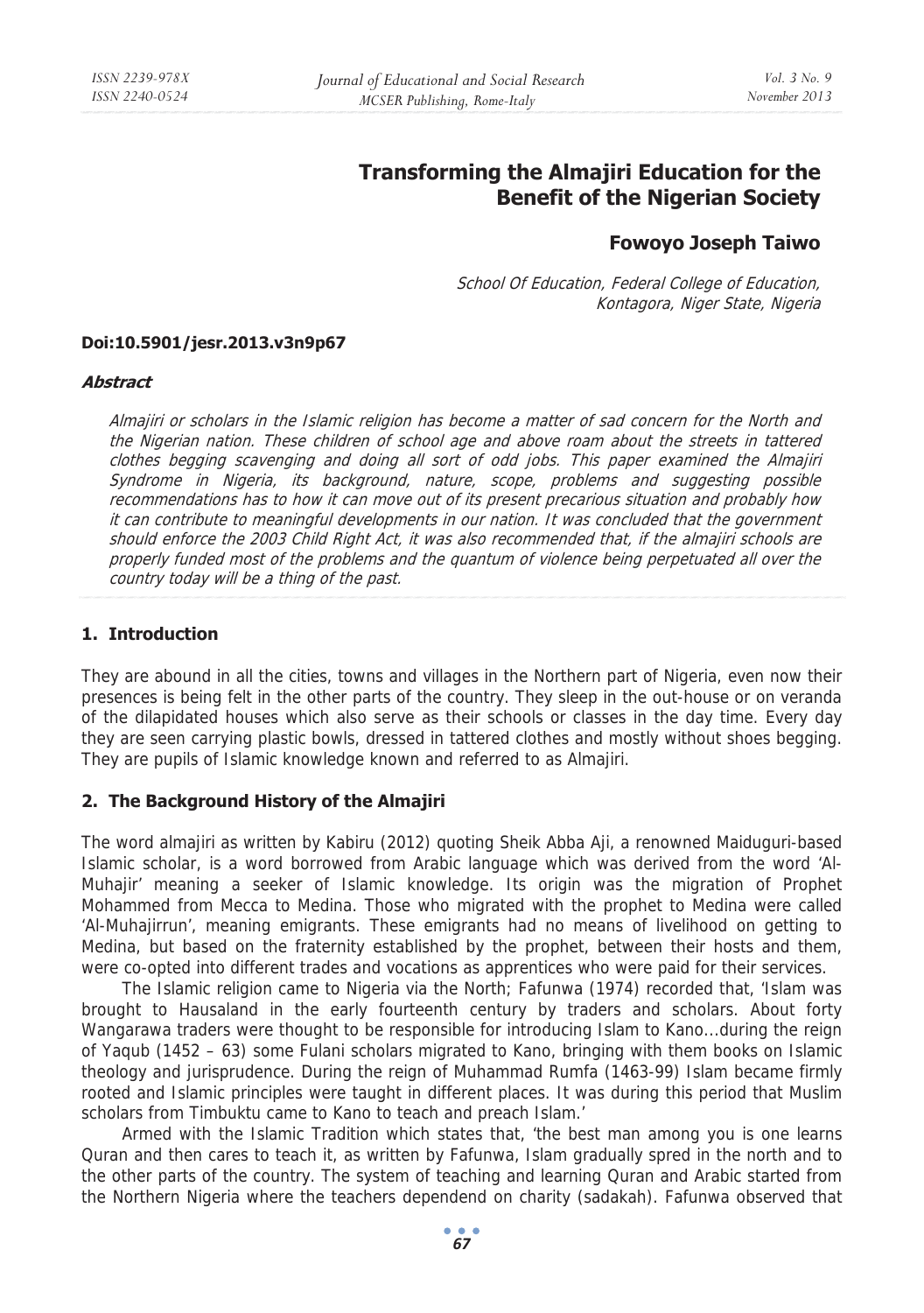@this noble principle which was successfully applied in the early stage of the development of Islamic Education reduced the status of the teacher to that of a mere begger.'

AbdulQadir (2003), presented that, The British invaded the region and killed most of the Emirs and disposed some. The Emirs lost control of their territories and accepted their new roles, as mere traditional rulers. They also lost fundamental control of the Almajiri system. The British deliberately abolished state funding in respect to the system arguing that, they were religious schools. With loss of support from the government, its immediate community and the helpless Emirs, the Almajiri system collapsed like a pile of cards. Karatun Boko, western education was introduced and funded instead. The pupils now turned, Almajirai together with their Mallams, having no financial support resorted to begging and other menial jobs for survival. This is certainly the genesis of the predicament of the Almajiri system today.

Hence begging became the order of the day. This was not meant to be as Islam frowns at begging in any form because it reduces a Muslim's self-esteem and dignity. Yet parents release their children to undergo this horrific condition out of poverty. Kabiru expressed that, 'almajiri pupils learn the Quran under a teacher three times a day without good shelter, food or good health care and away from their parents, some of whom are hundreds of kilometres away. His consolation lies in the belief that his suffering in the world is for the reward that awaits him in heaven.' There is no specific age of enrolment in the almajiri school, but the duration of study depend on the academic ability of the student, what is important is the memorization of the Quran, which is in three stages, these are; (i), learning the Quran by heart (Tilawa), ii, memorising (Hafizi) and iii perfecting the ability to write the whole Quran with no error either on a slate or in a paper, (Darasi).

# **3. The Living Condition of the Almajiri in Nigeria**

The almajiri are children living under a horrific condition, few of them do not know their homes or who their parents are as they are left early in life. These children had no option than to follow other group of children that came their way. This group of children are normally under a teacher (mallam) who is vast in the Islamic knowledge. In the mornings, they are seen following a bean cake (kose) seller who approaches a buyer to buy her kose and distribute it as sadakah (gift offering) to these children. In most cases these children population is large and their mallam (teacher) will have no option than to send them out to beg.

A very pathetic aspect of their lifes is what they eat, they do not care about the nature of the food cooked, fresh or stale and it can be picked from anywhere. From their appearance too they rarely take their bath. It is surprising however to see that they rarely fall sick. Kabiru (2012) quoted Abdulkareem Kwando a medical doctor as saying that, 'the condition under which these street urchins lives makes them to develop very strong immunity to illnesses and diseases, which baffle medical practitioners.' They are growing in geometrical progression a population too large for individuals to handle; this has led the Quranic education system into a modern form of slavery and unimaginable child abuse.

# **4. Negligence by the Government**

A recent report has it that, there are more than 10 million almajiris on the streets of northern Nigeria, without formal education and invariably going to face a bleak future. The government and people of the north have left this situation to continue probably due to what many of them derived from it. In their thinking, the education of many is the liberation of all, a situation which will create competition and which will make them loose their exalted positions, as such these children are neglected and even subjected to all sort of ill treatment.

It is in a bead to protect their autocratic and feudal style in the struggle to protect their political class and style of living that has led to this modern day monster. Taiwo (2006) lamented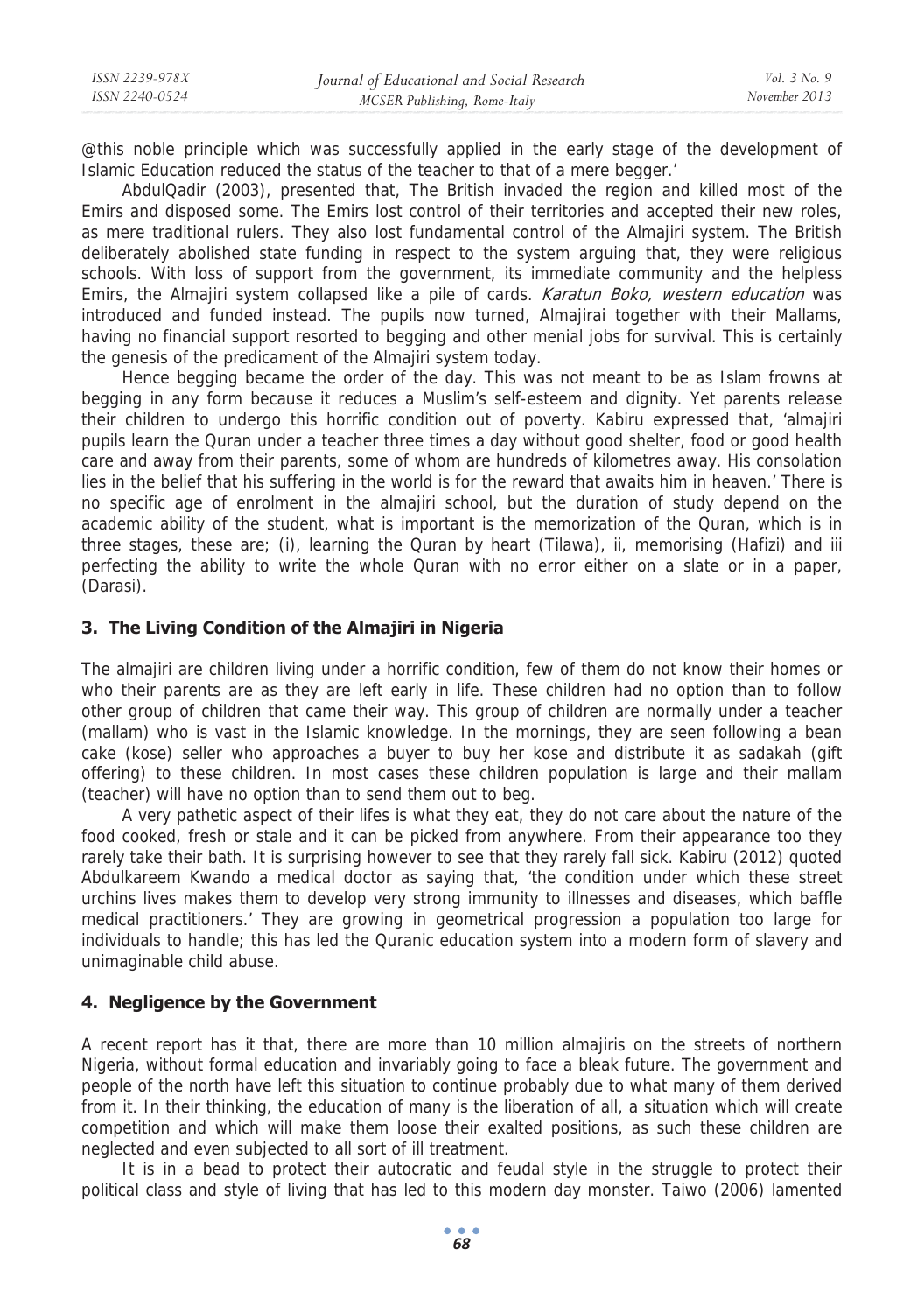| ISSN 2239-978X | Journal of Educational and Social Research | <i>Vol.</i> $3$ No. 9 |
|----------------|--------------------------------------------|-----------------------|
| ISSN 2240-0524 | MCSER Publishing, Rome-Italy               | November 2013         |

that, 'if basic education is only available for the children of rich parents, it means the children of poor parents who cannot afford exorbitant school fees will not be able to have access to basic education. One may wonder what the attitudes of poor parents and their children would be towards the rich parents and their children.'

Today, a huge problem has been created and has even gained international recognition and support. Unfortunately a monster when created and perfected, it will never know its creator or victims, it destroys whatever comes its way.

### **5. Government Intervention**

Nigeria is a nation that value and has embraced education for a very long time. She has committed a large chunk of her earnings to the pursuance of education at all levels and has adopted education as an instrument per excellence. The government is of the hope that for the benefit of all citizens, the country's education goals shall be clearly set out in terms of their relevance to the realities of our environment and the modern world. FGN (2004) 'every Nigerian child shall have a right to equal educational opportunities irrespective of any real or imagined disabilities each according to his or her ability'.

The policy on education in Nigeria has always meant well for the development of both the individual and the nation at large; different regimes (uniformed and civilian) have pursued educational programmes with vigour. It is on record that Northerners has ruled this country longer period than the rest part of the country. Why have they delayed in incorporating almajiri education into the formal education system? Even the UBE scheme which focused on the education of the various segments of the less privileged Nigerians did not quite address the integration of the almajiri system into the Western education. Successful northern rulers did not envisage that the neglect of this teaming almajiri population could and would become a menace and a thing of national disgrace in the future.

Recently there is a sudden renewed interest in the almajiri syndrome and the need to integrate them into the formal school system. The Nigerian government formally signed into law almajiri education on the  $10<sup>th</sup>$  April 2012. In his presentation to the National Economic Council in July 2013, the minister of state for Education, Ezenwo N. Wike, wrote that:

To ensure that Almajiris are provided with opportunities for access to Basic Education

<sup>兟</sup>Federal Government set up the National Committee on Implementation of Almajiri Education **Programme** 

<sup>兟</sup>The Committee is charged with integrating the Almajiris into the UBE Programme without prejudice to acquiring a sound mastery of Qur'anic knowledge

<sup>兟</sup>The programme is to help in the acquisition of skills to enable them participate more actively in society

The Almajiri Education Programme is in line with the Transformation Agenda of the administration under President Goodluck Ebele Jonathan, GCFR

<sup>兟</sup>The Transformation Agenda has a key component on Education and Human Capital Development

<sup>兟</sup>The 4-Year Strategic Plan for the Development of the Education Sector: 2011-2015 has been developed to actualize the Transformation Agenda

<sup>兟</sup>The Almajiri Education Programme is concerned with Access to Quality Education; which are the two strategic goals of Nigerian Education

### **6. Sustaining the Almajiri School Programme**

On the 10<sup>th</sup> of April, 2012, the president, Dr. Goodluck E. Jonathan took a bold step by formally undertaking a pragmatic move towards the reformation of the almajiri schools in Nigeria, we became the first among the West African Countries to formally give a serious and practical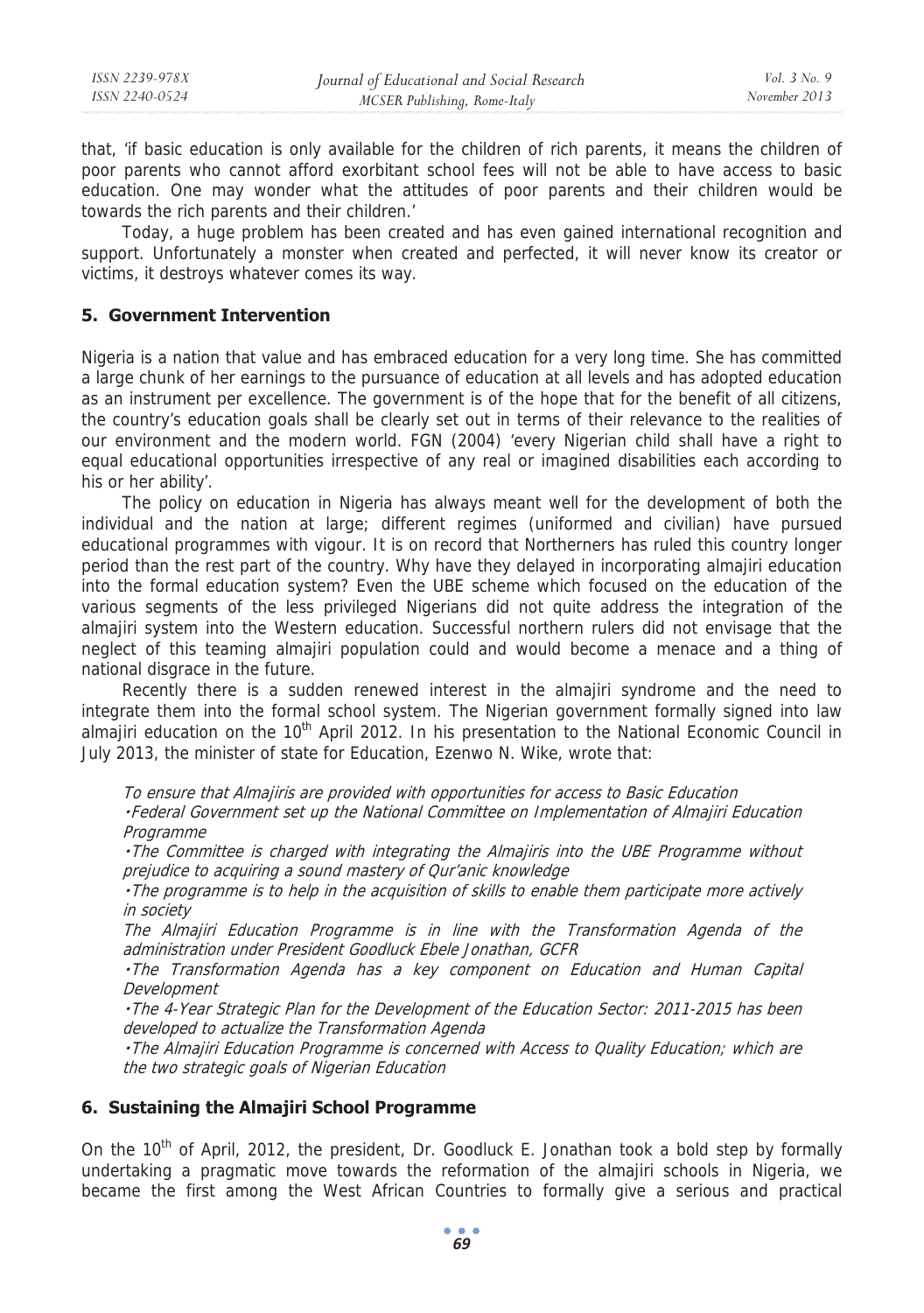approach to the integration of the almajiri school into the formal school system. This is a welcome development as the population of abandoned and underfeed children roaming about our streets will be given a transformed future. The occasion which took place at an Almajiri Model School, Gagi, Sokoto State, brought the actualization of the age long dream of the almajiri modern school system. The president declared that this programme will cover the 9.5 million almajiri population scattered across the Northern states. He added also that the school would provide the children with a conventional quality education as envisaged under his administrations education policy thrust. Expressing their observation on UPE, Fafunwa (1974) and Taiwo (1980) wrote that, the previous education scheme or programme failed due to factors such as poor planning; lack financial support, mismanagement of resources allocated to such programmes; changes in Government; inconsistence on the part of policy makers and implementation; lack of monitoring and evaluate mechanism as well as supervision. Alechenu (2012) wrote that, 'the challenges of the initiative borders on political will of the governors of beneficiary states. How well these chief executives will run the Federal Government idea which ought to have been theirs in the first place remains to be seen'.

In Okoro's (2012) view, 'it is pertinent to note that the various state and local governments over the years have note paid any attention to this group of-out-of school children in spite of the explicit provisions of the National Policy on Education and the Universal Basic Education Act. I hope this effort by the Federal Government will act as a wake-up call for them as well as motivates the states and Local Governments concerned to stamp their imprint on this project'. To buttress the above, Niraland forum (2010) quoted Salisu Tambuwal a Zamfara based Islamic scholar that he (Salisu), reads hypocrisy into the supposed efforts of the northern governors. He says, 'For the nine years some impact should have been made in the area of poverty alleviation, which is the root cause of this problem. There is no sincerity in their hearts because if they eradicate the problem, there will be no place for them to recruit political thugs.'

The foundation for human transformation and development is education, Wikipedia dictionary defined education as 'the means through which the aims and habits of a group of people lives on from one generation to the next. Education is the formal process by which society deliberately transmits its accumulated knowledge, skills, customs and value from one generation to another, e.g. instruction in schools.'

The above definition clearly portrays education as an activity that is functional within the life of a nation or people. Awolowo has quoted by Enoch (1996), saw 'education as a systematic course of instruction, giving intellectual and moral training to persons, bringing up of the young, helping the young to develop, to lead out the best in him to evolve an integral personality.'

The integration of the almajiri education into the formal school system is on its way to fulfil the above definition and views on education. Niraland forum suggested that, 'these schools (almajiri schools) must also teach these children essential skills such as basic Arithmetic and English language which they would need to function in the wider world'. Okoro (2012) wrote that:

Originally too, the almajiri system was designed to build in young minds, sounds doctrine of Islam as specified in the holy Quran. Essentially, it was meant to teach children basic spiritual, moral and social value in order to enhance their sense of responsibility. It was also meant to inculcate in them the value of caring for those in need. Unfortunately, these esteemed goals have been defeated over the years by some dubious and modern-day Islamic scholars, who superintend over these unfortunate children.

From the above view, a modern almajiri school system will complement the existing local structure of the Islamic almajiri education. The pupils will have the opportunity of having a broaden outlook and exposure to life, its values, awareness and respect to other peoples culture and tradition. It will enhance the development of their Psychic to tolerate others and their different religions. It will serve as a ground for the correction of wrong indoctrination and manipulation. This modern almajiri schools will be a breeding ground for the training and making of future Nigerian political leaders, engineer, doctors, lawyers, teachers and expert in all other field of human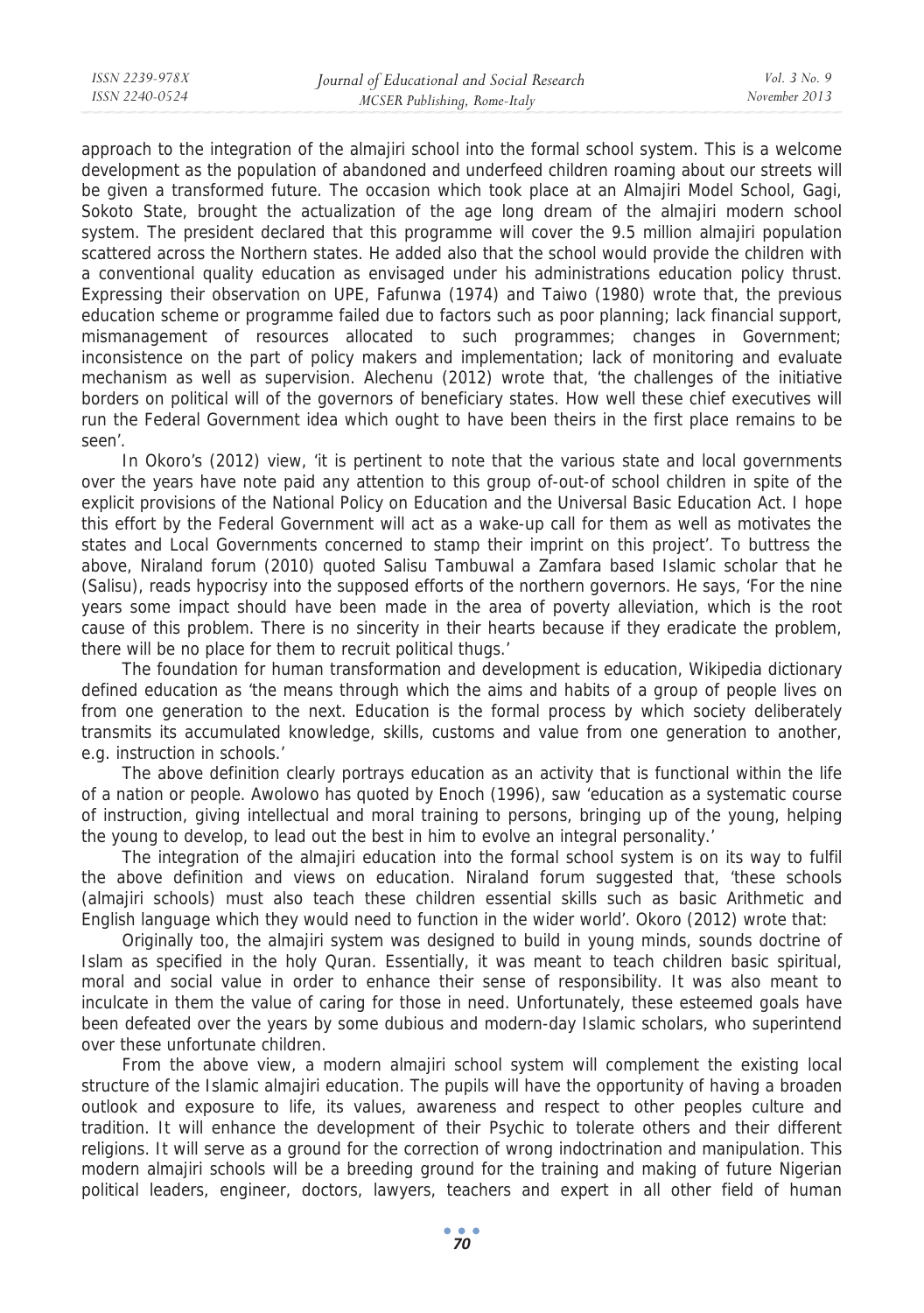| ISSN 2239-978X | Journal of Educational and Social Research | <i>Vol.</i> 3 No. 9 |
|----------------|--------------------------------------------|---------------------|
| ISSN 2240-0524 | MCSER Publishing, Rome-Italy               | November 2013       |

endeavours. Fowoyo (2010) observed that, 'educated and enlightened citizen are easy to rule and govern because they would realise and appreciate the effort of the government and make meaningful contributions to assist her'. In a tranquil atmosphere, people will develop their abilities, potentials and express freely the creativity in them.

If the issue of these nearly ten million almajiris, whose population continues to grow, is adequately addressed our country will witness a positive and prosperous transformation. However, the government should be mindful of their responsibilities to other children in the other parts of the country, as the neglect of one part will give rise to more pandemonium being presently experienced in the country.

### **7. Conclusion**

The minister of education, Prof. Rukayyatu Ahmed Rufai was quoted by Abdullahi (2012) as saying, "other almajiri schools would be ready for commissioning soon while assuring that the school would be equipped with basic facilities to promote the learning of Islamic religious knowledge and Western education". This statement is an indication that the almajiri schools have come to stay but the government should take a step further by enforcing the 31<sup>st</sup> July 2003 child Rights Act. Most especially in the northern states, that is yet to pass it into law. Under this Act, children are guaranteed free and compulsory Primary education, an encouragement of secondary and tertiary education. It also guarantees children protection against sale, hire or use for the purpose of hawking, begging for alms, prostitution and/or use in other criminal activities.

 Public media houses should be used to reach and enlighten parents so as to disabuse their erroneous believe that sending their children to school will make them lose their Islamic tenet and values. Also a programme as laudable as this should not be left in the hands of those whose interest is what they will benefit and not its development. Sustaining the programme should therefore be paramount in the mind of the northern state governors and their successors.

## **8. Recommendations**

To ensure the success of the almajiri school programme, the following are recommend:

Funding should be adequate, regular and monitored. The school curriculum should be planned to include technical; and vocational courses. Its long objectives should be for self sufficiency and sustenance (self employment). Adult and technical education should be put in place to cater for older ones.

There should be constant supervision and monitoring of these schools' programmes and curriculum so as to check negative instructions and indoctrination.

Special training should be organized for the Almajiri mallams (teachers), to give them sense of belonging, direction and to absorb them into the formal school system.

Opportunities for those among them who may want to further their studies at the tertiary level should be made available.

### **References**

Abdullahi M. (2012). The almajiri: Nigeria child beggar. Africaloutlookonline.com

AbdulQadir I A (2003). The almajiri system of education in Nigeria today. www.gamji.com/index.php /SJPAS/article/view/637, Presented at the 21st convocation of Bayero University Kano.

Alechenu J. (2012). Odds against the almajiri education. www.punchng.com>Education.

Enoch O. (1996). Main currents in Nigerian educational thought. Jos: mid-land press, Nigeria ltd.

Fafunwa A. B. (1974). History of education in Nigeria. London: George Allen and Unwin ltd. Pp 50 - 55. Federal Republic of Nigeria (2004). National Policy on Education. Lagos: NERDC Press.

Fowoyo JT (2010). Fundation of pre-primary and primary education studies; a handbook for students,

Kontagora: Sunny – tex printers. Pp 36.